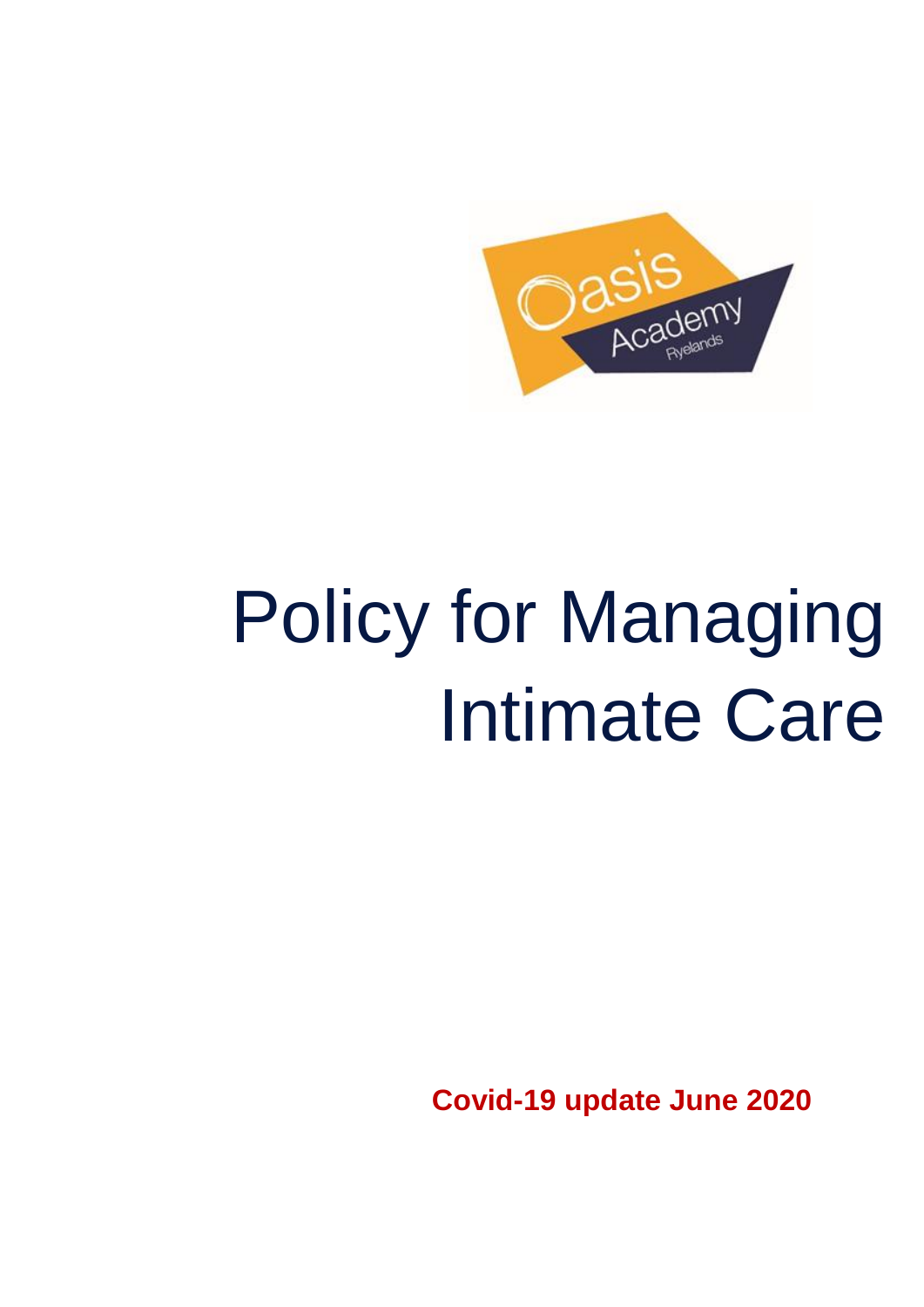# **Oasis Academy Ryelands**

# **POLICY FOR MANAGING INTIMATE CARE**

# **Intimate care in school during Covid-19**

In addition to the existing Intimate care guidelines below, intimate care practices during Covid-19 will also adhere to the following:

- All staff involved in intimate care will be provided with personal protective equipment care pack containing:
	- Apron
	- Face Mask
	- Hand Sanitizer
	- Wipes
	- Googles
	- Gloves
- Staff are not to support with intimate care without wearing the appropriate PPE
- PPE will be stored in all first aid rooms and in EYFS areas
- Any equipment used will be disposed of in a lidded bin
- We will be following all government guidance including:

### **Implementing protective measures in education & childcare settings:**

[https://www.gov.uk/government/publications/coronavirus-covid-19-implementing](https://www.gov.uk/government/publications/coronavirus-covid-19-implementing-protective-measures-in-education-and-childcare-settings/coronavirus-covid-19-implementing-protective-measures-in-education-and-childcare-settings#personal-protective-equipment-ppe-including-face-coverings-and-face-masks)[protective-measures-in-education-and-childcare-settings/coronavirus-covid-19](https://www.gov.uk/government/publications/coronavirus-covid-19-implementing-protective-measures-in-education-and-childcare-settings/coronavirus-covid-19-implementing-protective-measures-in-education-and-childcare-settings#personal-protective-equipment-ppe-including-face-coverings-and-face-masks) [implementing-protective-measures-in-education-and-childcare-settings#personal](https://www.gov.uk/government/publications/coronavirus-covid-19-implementing-protective-measures-in-education-and-childcare-settings/coronavirus-covid-19-implementing-protective-measures-in-education-and-childcare-settings#personal-protective-equipment-ppe-including-face-coverings-and-face-masks)[protective-equipment-ppe-including-face-coverings-and-face-masks](https://www.gov.uk/government/publications/coronavirus-covid-19-implementing-protective-measures-in-education-and-childcare-settings/coronavirus-covid-19-implementing-protective-measures-in-education-and-childcare-settings#personal-protective-equipment-ppe-including-face-coverings-and-face-masks)

### **PURPOSE**

This document aims to provide clear principles and guidance on the issue of supporting intimate care needs in the school environment.

This policy should be read in conjunction with Oasis Academy:

- Safeguarding Policv
- Inclusion Policy
- Health and Safety Policy
- Teaching and Learning Policy
- Single Equality Plan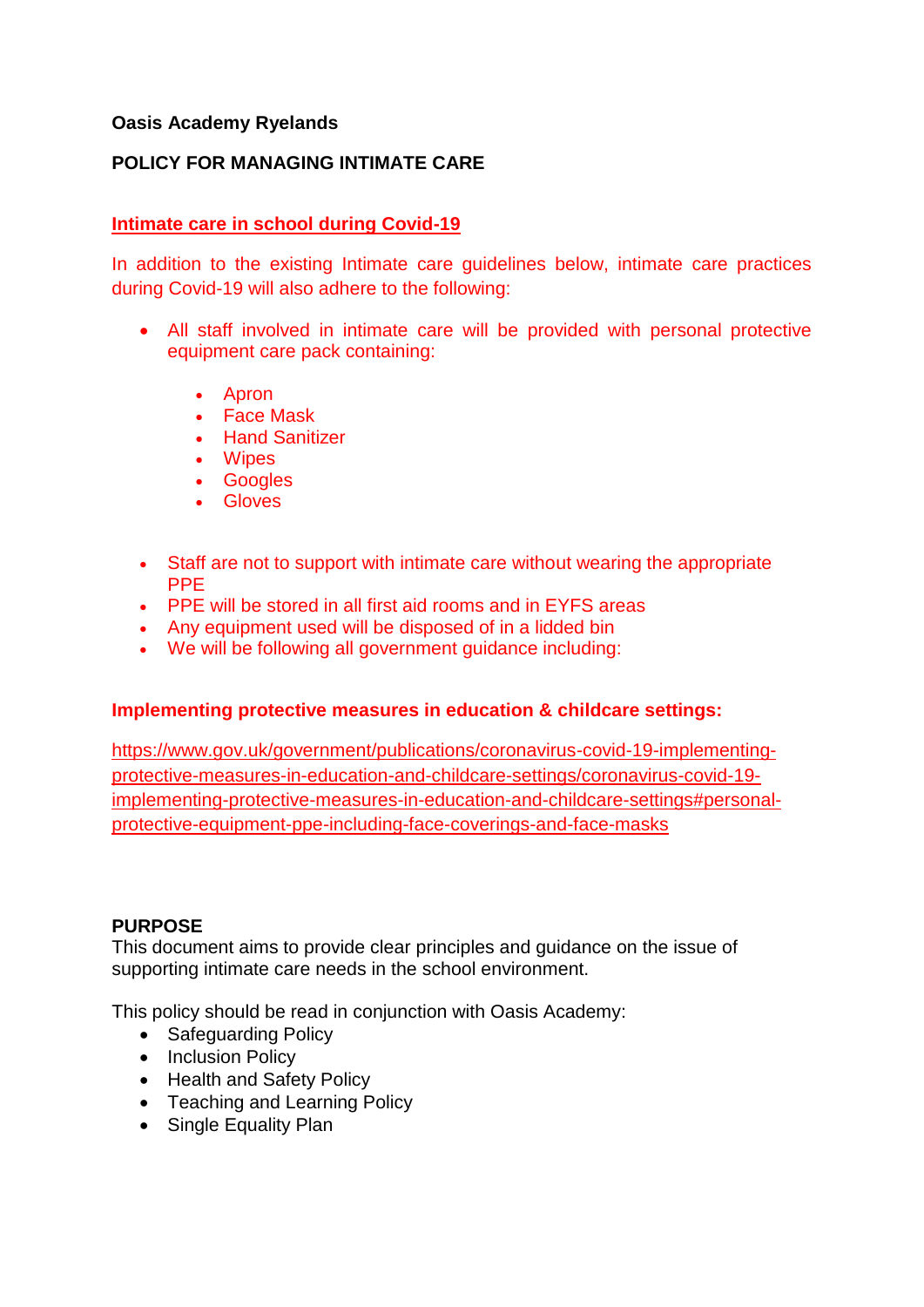# **RATIONALE**

Many children experience difficulties at times for a variety of reasons. Some children and young people are delayed in achieving continence, some may experience early puberty.

# **AIMS**

- To safeguard the rights and promote the welfare of children;
- To provide guidance and reassurance to staff;
- To assure parents and carers that their child will have his/her needs met;
- To remove barriers to learning and participation to ensure inclusion for all children.

### **PRINCIPLES**

"Every Child Matters" - all children must be welcomed and not excluded from any activities because of a delay in achieving continence. Neither will they be required to wait for parents/carers to arrive to attend to them, or sent home to change.

# **COMMITMENTS**

- To protect a child's dignity with a high level of privacy, choice and control;
- To promote independence wherever possible;
- To consult parents and carers, respecting their views and wishes and take religious and cultural values into account.

# **DEFINITION**

Intimate care can be defined as any care which involves washing, touching or carrying out a procedure to intimate personal areas which most people usually carry out themselves but some children are unable to do because of their young age or special needs, for example care associated with continence and menstrual management as well as more ordinary tasks such as help with washing, toileting or dressing. Also included is supervision of children involved in intimate self-care.

# **BEST PRACTICE**

As part of initial gathering of information from parents when a child starts school, staff will seek parental views on practices at home for their child. Parents will receive a copy of this policy, which will be included in the Parent Pack together with a form to sign and return to school, to say that they have received a copy. Parents will also be offered an opportunity to discuss their child's needs with an appropriate member of staff.

All children at Oasis Academy Ryelands who require intimate care are treated respectfully at all times; the child's welfare and dignity is of paramount importance. The expectation is that staff will work in 'limited touch' cultures and that when physical contact is made with pupils this will be in response to the pupil's needs at the time, will be of limited duration and will be appropriate given their age, stage of development and background.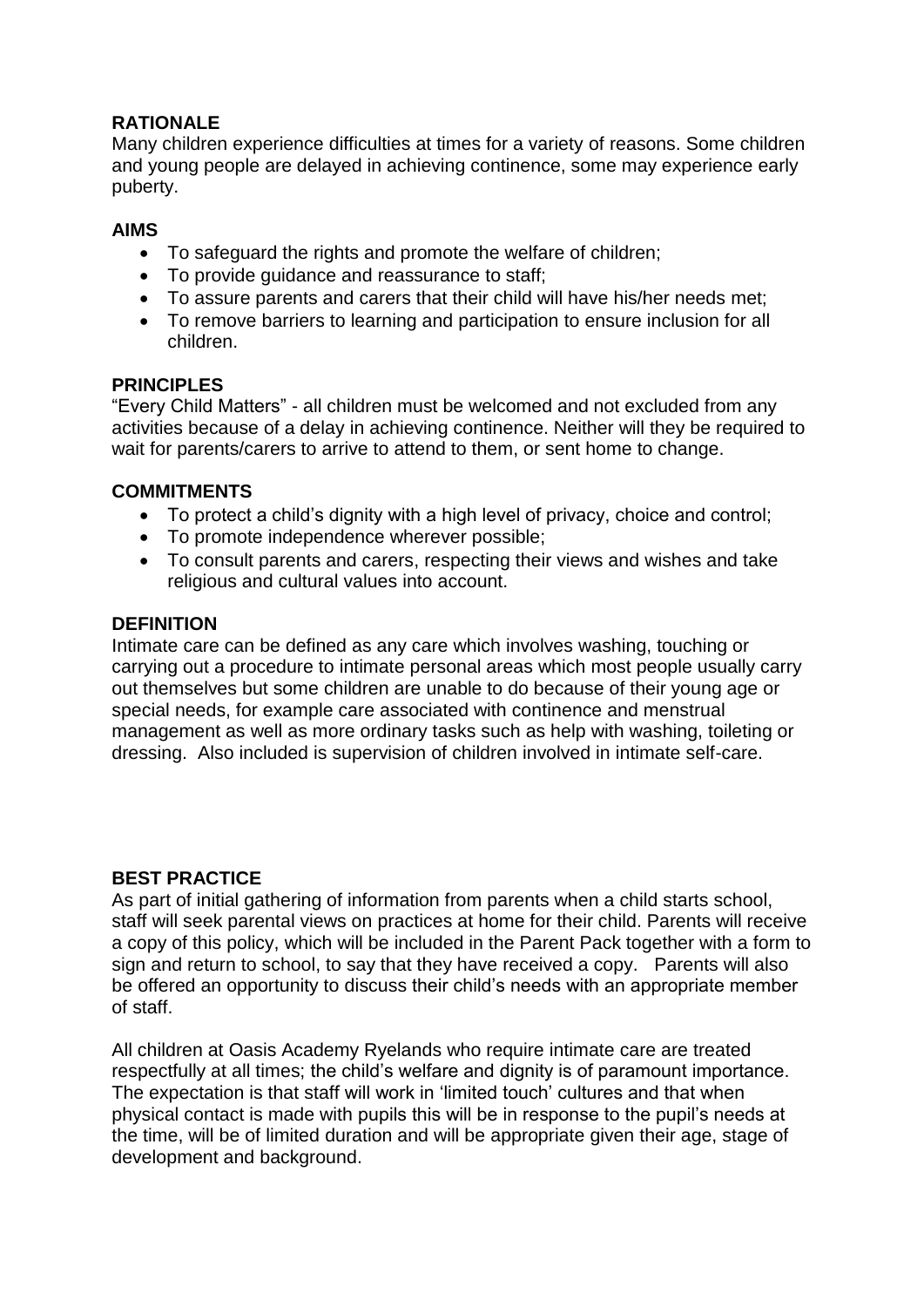Staff at Oasis Academy Ryelands will raise the child's awareness of any intimate care procedures before they take place by the use of objects of reference, symbols, signs, gesture and verbal explanation as appropriate. All intimate care practices should be valued as part of that child's essential curriculum. They are an opportunity to develop independent and age-appropriate skills, increase dignity and raise selfesteem. Choice and decision making skills will form part of the process, e.g. "Do you want to go to the toilet or not?"; "Should we wash your hands or face first?"; "Can I help fasten your trousers?" Emphasis should be on teaching the use of the 'Help' symbol, dressing and toileting schedules, and these will be available for use at all times.

All incidents will be recorded by the staff attended to the child stating what happened. Parent/carers will be informed at the end of the day unless there is a need for them to be contact owing to the nature of the incident.

# **PROMOTING PERSONAL DEVELOPMENT**

### **Continence**

Achieving continence is one of the many developmental milestones usually reached within the context of learning before a child transfers to school. At Oasis Academy Ryelands we acknowledge that there may be children with longer term continence issues for whom an individual programme may need to be put in place. In addition, there may be children joining us in school who are at various points of developing their independence in toileting who may need short term support in this important area of personal hygiene.

No child will be refused a place at Oasis Academy Ryelands in relation to continence issues.

Oasis Academy Ryelands is committed wholeheartedly to working with children, parents and any support agencies deemed necessary to ensure appropriate provision is made for all children with needs in this specific area of personal development.

Children's dignity will be preserved and a high level of privacy, choice and control will be provided to them.

Staff behaviour is open to scrutiny and staff at Oasis Academy Ryelands will work in partnership with parents/carers to provide continuity of care to children.

### **Menstruation**

Should a pupil at Oasis Academy Ryelands start their menstrual cycle then everything within this policy would appertain to the procedures, care, dignity and support for that pupil.

### **HEALTH AND SAFETY**

Children may be changed in any of the toilet areas throughout school, depending on the location of their classroom.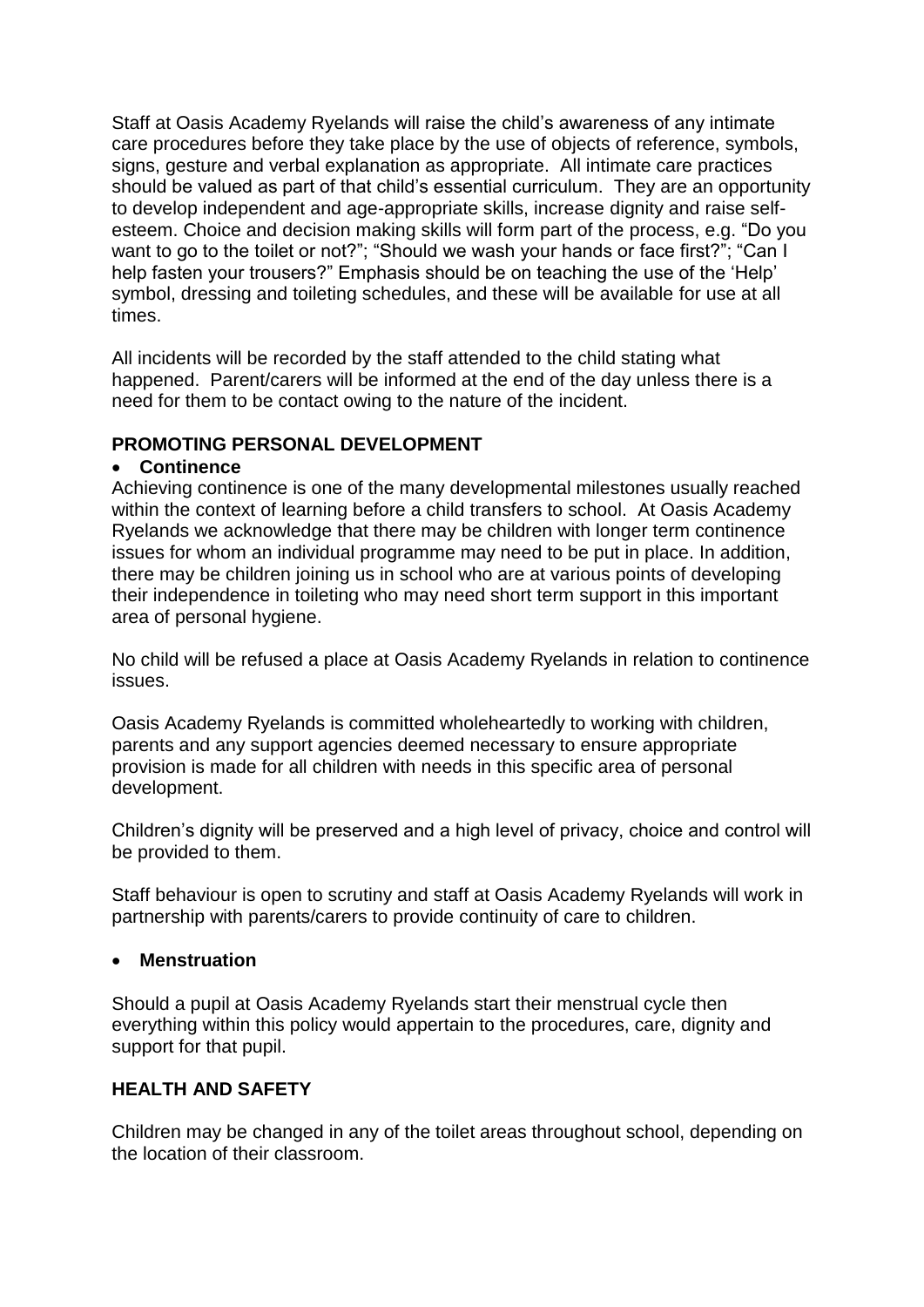Appropriate resources provided:

From Home

- 1. Spare underwear
- 2. Wipes
- 3. Spare clothes
- In School
- 1. Disposable gloves and aprons
- 2. Spare wet wipes
- 3. Where necessary, spare underwear
- 4. Plastic bags for wet/soiled clothing
- 5. Antibacterial cleanser
- 6. Air freshener

From Home (Menstruation)

- 1. Sanitary wear
- 2. Wipes if appropriate
- 3. Spare clothes
- In School
- 1. Emergency sanitary pack
- 2. Disposable gloves
- 3. Clinical bin for disposal of pads
- 4. Plastic bags for soiled clothing
- 5. Antibacterial cleanser and hot water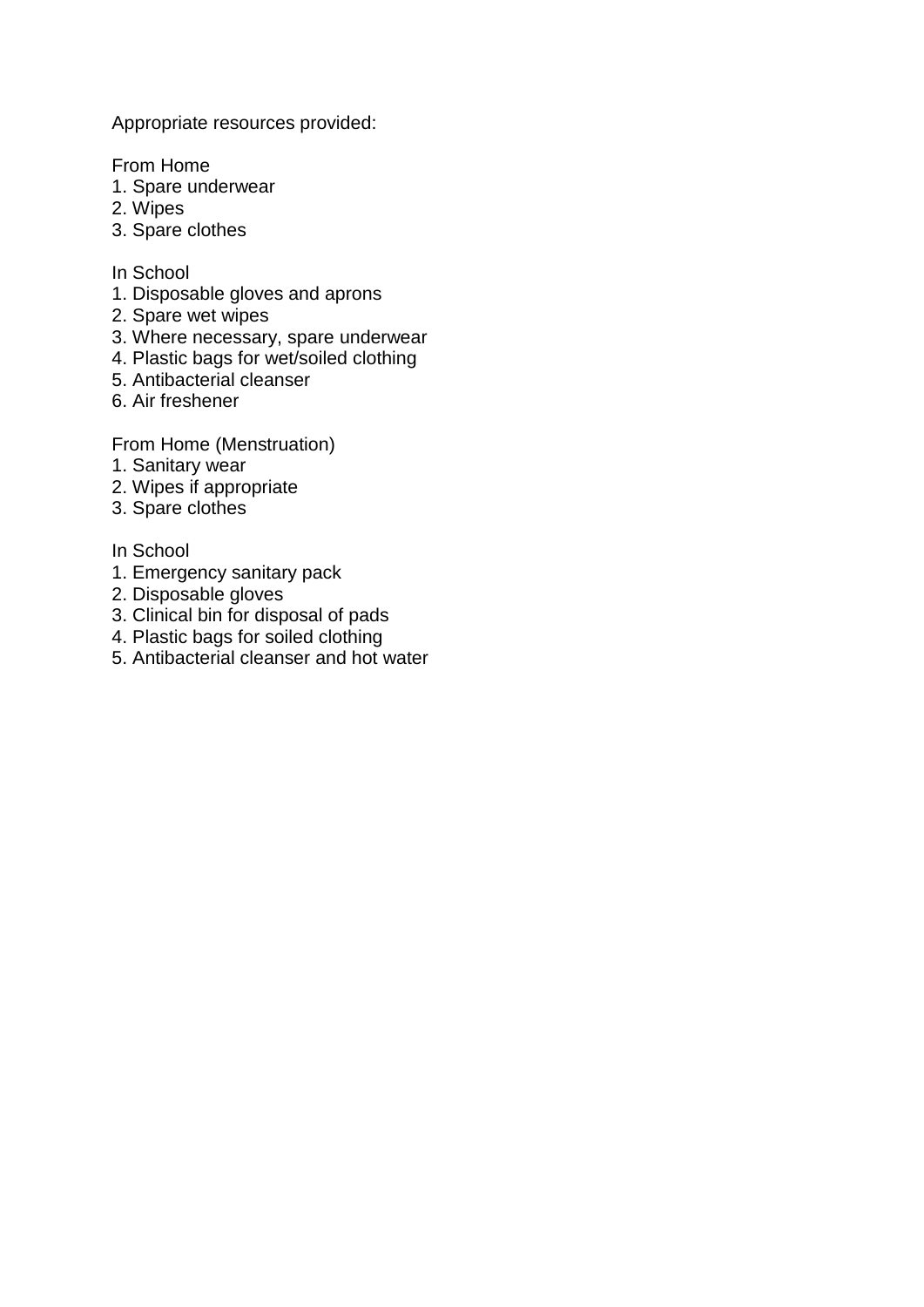If a child accidentally wets or soils him/herself they will be attended to in the toilet area usually used by that child. Staff involved in this procedure will be expected to wear disposable gloves. All children will stand up for all procedures of intimate care, even very young children.

Gloves and aprons and any items used for cleaning the changing area will be disposed of safely. Wet or soiled underwear/clothing will be returned to parents. Temporary storage of these will be in a tied bag hung on a child's peg. The changing area will be cleaned after use. Hot water and liquid soap will be available to wash hands as soon as the task is complete. Paper towels will be available for drying hands.

# **SAFEGUARDING**

At Oasis Academy Ryelands we have no anticipation that the intimate care of a child should raise any safeguarding issues as all staff are checked through the Disclosure and Barring Service. In addition, all staff have received Safeguarding Training from LSCB. Therefore it will be normal practice for only one adult to be involved in attending to a child's personal needs with another adult when possible (we have always had 2 people). The person/people attending to a child will always be a member of the school staff.

At all times staff will be encouraged to remain highly vigilant for any signs or symptoms of improper practice, as they do for all activities within school. If any marks or injuries are noticed on a child during changing these will be reported following Oasis Academy's procedures outlined in the Safeguarding Policy and interagency child protection procedures. Where appropriate, all children will be taught personal safety skills carefully matched to their level of development and understanding through PSHCE.

### **SUPPORT FOR STAFF**

All staff should be aware of the policy and guidelines for providing intimate care for children. There should be regular opportunities for them to raise any issues and share concerns. Staff will be offered training where appropriate.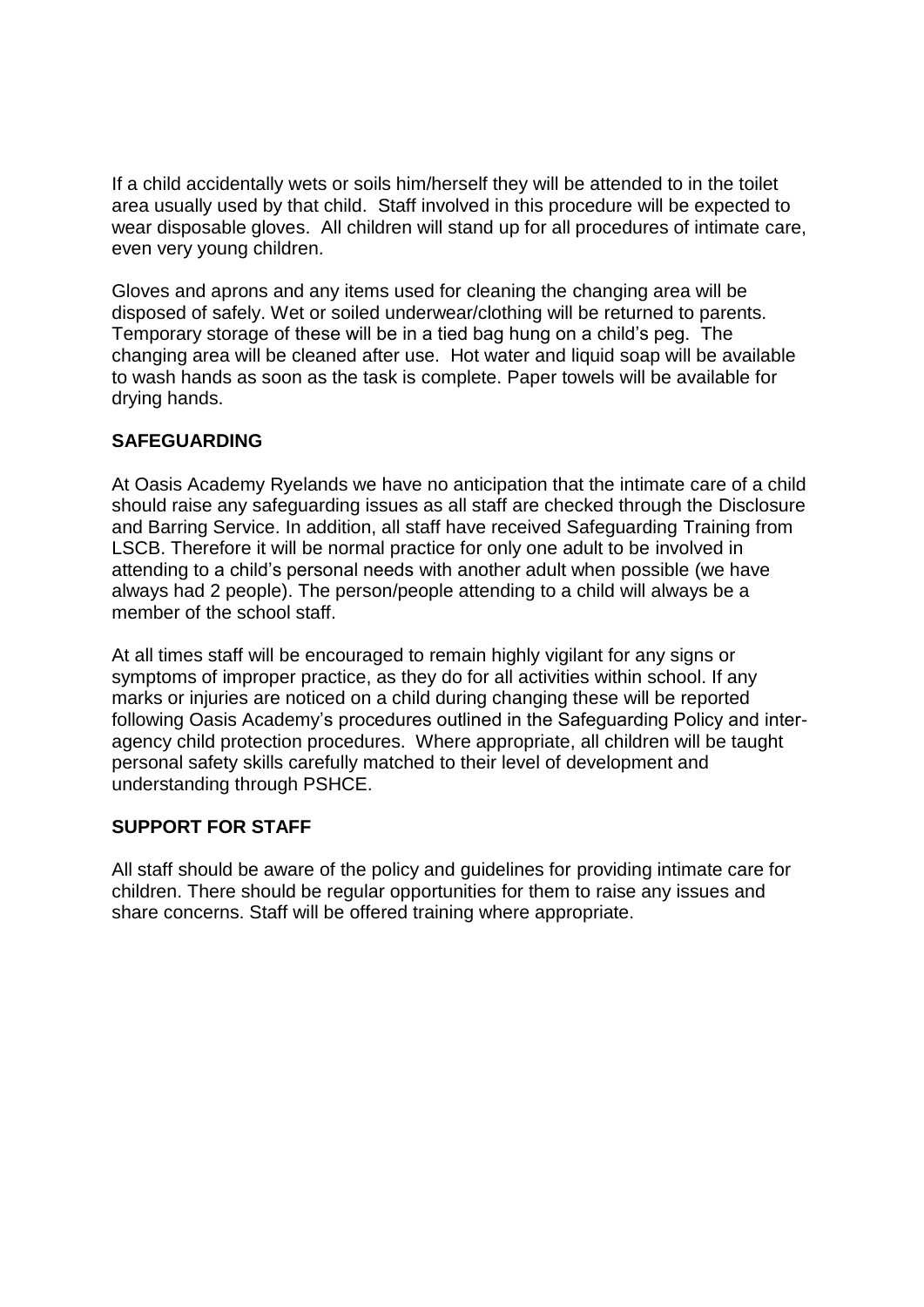### **Oasis Academy Ryelands WORKING TOWARDS INDEPENDENCE IN INTIMATE CARE ROUTINES**

Child's name …………………………………………….…… DOB ………………

Adults involved ………………………………………………………………………..

……………………………………………………………………………………………….

I can already:

| Pull pants down<br>Sit on toilet<br>Pull up pants<br>Pull up trousers<br>Flush toilet<br>Wash hands<br>Dry hands<br>$Aim - I$ will try to: |  |
|--------------------------------------------------------------------------------------------------------------------------------------------|--|
| Progress will be reviewed termly. Next review due                                                                                          |  |
|                                                                                                                                            |  |
|                                                                                                                                            |  |
| End of term evaluation                                                                                                                     |  |

Date: